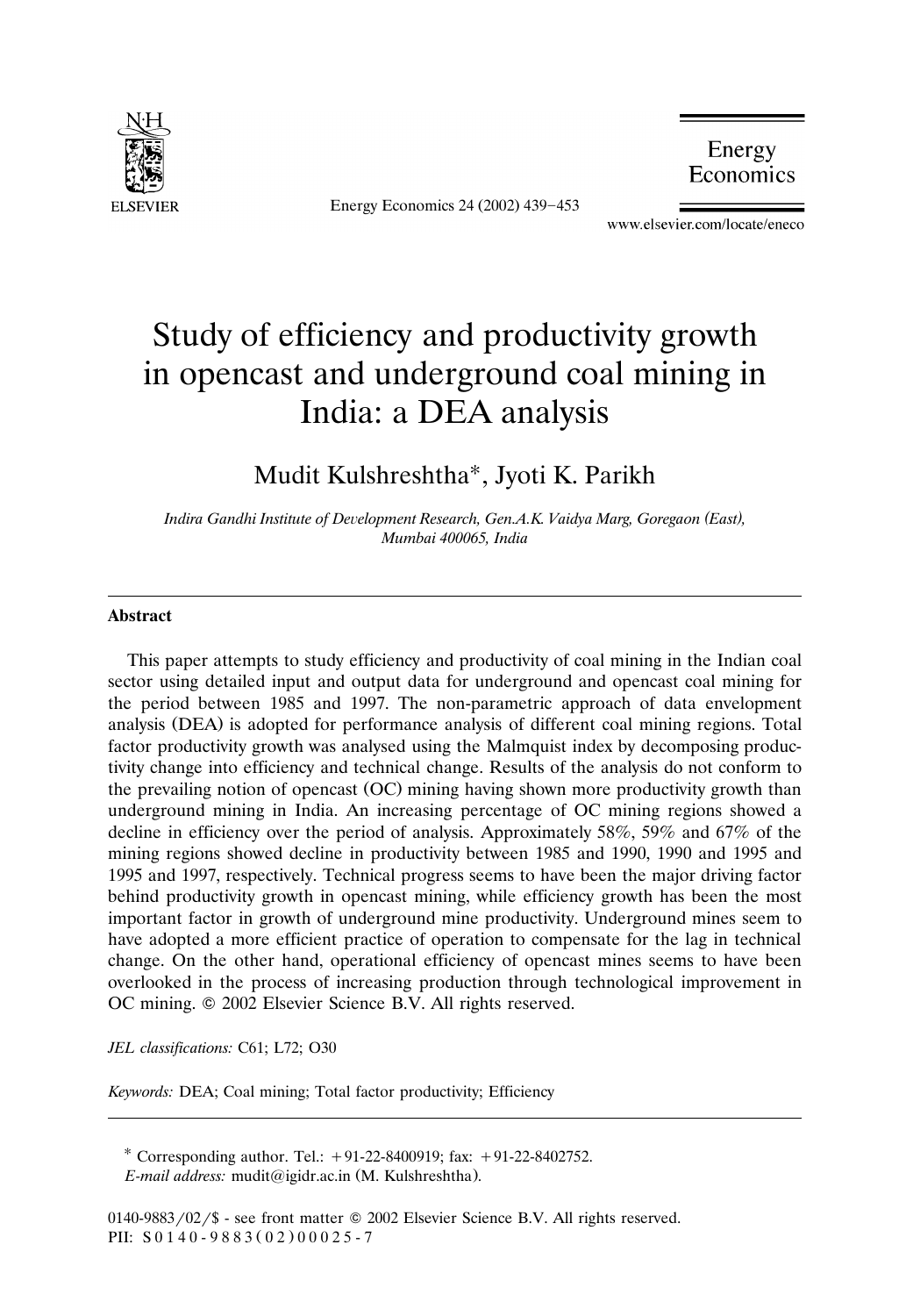#### **1. Introduction**

Productivity measures of Indian coal mining activity in underground and opencast mining have shown a steady increase (especially from the 1980s onwards), when measured in output per manshift (OMS). However, this cannot be fully attributed to improvement in actual productivity of any of the inputs of production. In response to the rising targets of production in the coal sector during the 1980s, the policy decisions emphasised primarily on capital accumulation as the prime driving force to growth in production (BICP, 1988). Massive investments have been made towards mechanisation of both opencast  $(OC)$  and underground  $(UG)$  mining operations and import of foreign technology (Chari, 1988). Hence, productivity analysis needs to be done on usage of all inputs, both labour and machineries. This study attempts performance analyses of mining activity by both opencast and underground processes in the various coal producing districts across the country. Performance of the different regions depends on the state of technology and economic efficiency of the regions. The technology is depicted by the best practice frontier of production and economic inefficiency is related to misallocation of resources relative to the frontier (Lovell, 1993). Two kinds of analyses would be of interest. Firstly to study the levels of economic efficiency and productivity and second to analyse growth in factor productivity.

Farrell (1957) proposed that productive efficiency has two components. The purely technical or physical component refers to the ability to avoid waste through output augmentation with a given set of inputs and/or input conservation for a given amount of output. Koopmans (1951) defines technical efficiency as a feasible input output vector where it is technologically impossible to increase any output (or reduce any input) without simultaneously reducing another output (or increasing another input). The other is the allocative efficiency which refers to the ability to combine inputs and outputs in optimal proportions at their prevailing prices, under a behavioural assumption for the decision making units (DMUs), for example, cost minimisation, revenue maximisation, etc.

This study is primarily concerned with technical efficiency without assuming any behavioural goal dictating the input and output decisions of the mining activity. The coal sector being a public sector unit has administered prices of output and also input accumulation is not based on profit maximisation considerations that usually guide private sector units. Hence, operational efficiency in usage of various inputs in coal mining is studied. The objective is to derive performance measures for the different mining regions and also to isolate the effects of efficiency and productivity growth from the production environment and identify the sources of efficiency and productivity differentials. Identification of the sources of productivity is essential in adopting a right approach to policy decisions to improve performance. Hence, a measurement which quantifies the differentials that are predicted qualitatively by theory is required (Lovell, 1993).

Input based indices of technical efficiency were developed by Farrell (1957) who measured the maximum equiproportionate reduction in all inputs consistent with equivalent production of observed output. A non-parametric approach to frontier